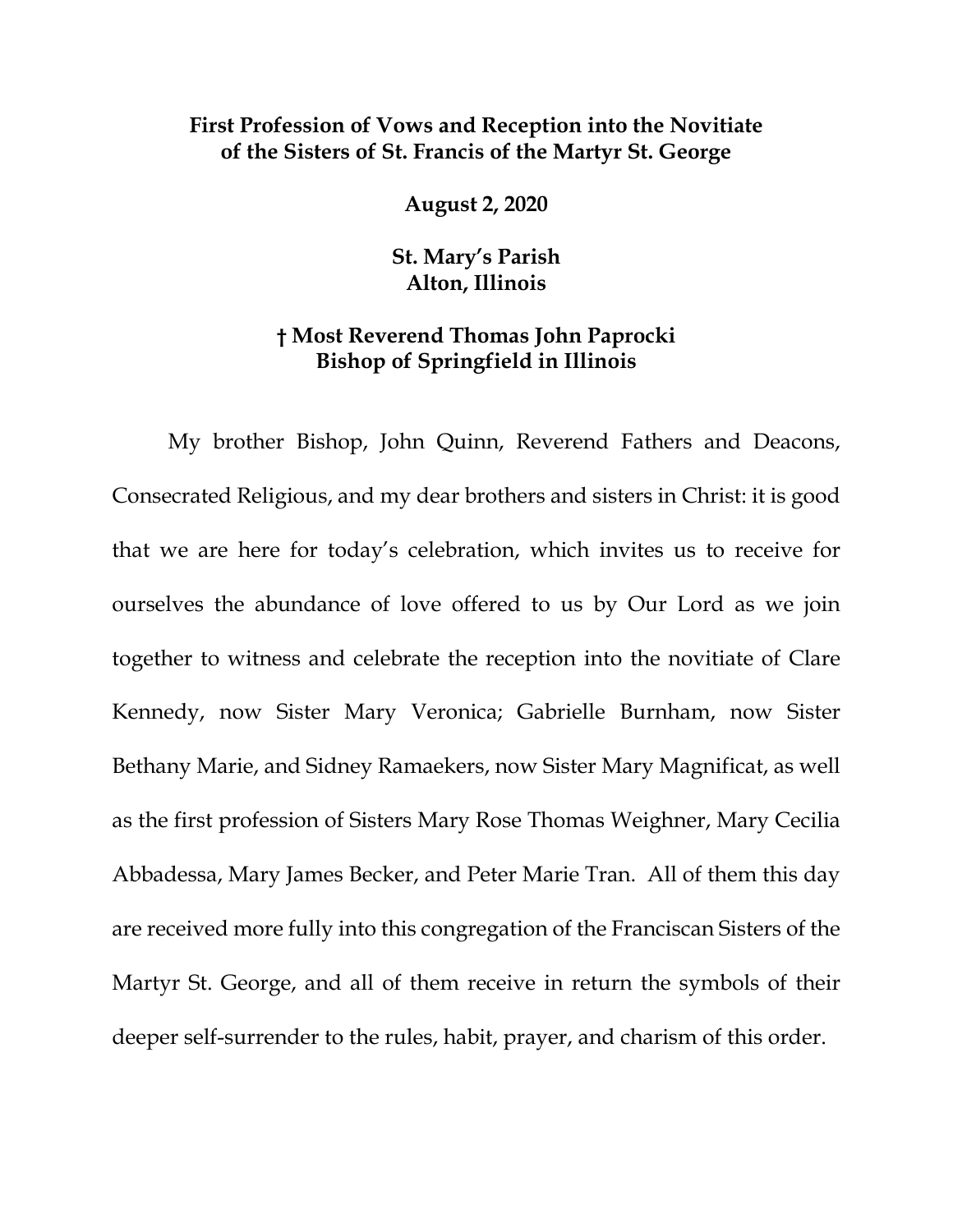I am reminded this day, looking out upon all these Franciscan Sisters, of the example of St. Francis of Assisi. At the Basilica built over his grave in Assisi, Italy, there is a tremendous collection of frescoes painted by the Italian painter, Giotto, at the end of the 12<sup>th</sup> century. Just that date alone is impressive, since it is only several decades after Francis had died in 1226. During that time, not only had he been canonized merely two years after his death, but they had already begun building the giant Gothic basilica that would stand atop his tomb. If the speed with which they worked does not already give us an idea of how much the memory of Saint Francis was held sacred, Giotto's frescoes would leave no room for doubt.

Christian art had depicted saints since the catacombs, so that was nothing new. Yet in the Basilica in Assisi, you do not merely have a depiction of St. Francis, you have 28 giant wall-sized depictions of scenes of his life. As you stand there at the altar, they wrap out down the left side of the nave, around the far wall, and back along the right hand side, depicting his youth, his conversion, his rebuilding San Damiano, casting himself into the Heavenly Father's hands in the main square of Assisi, establishing the order, receiving visions of Christ, going to convert the Saracen invaders, establishing the first creche scene, preaching to the birds, receiving the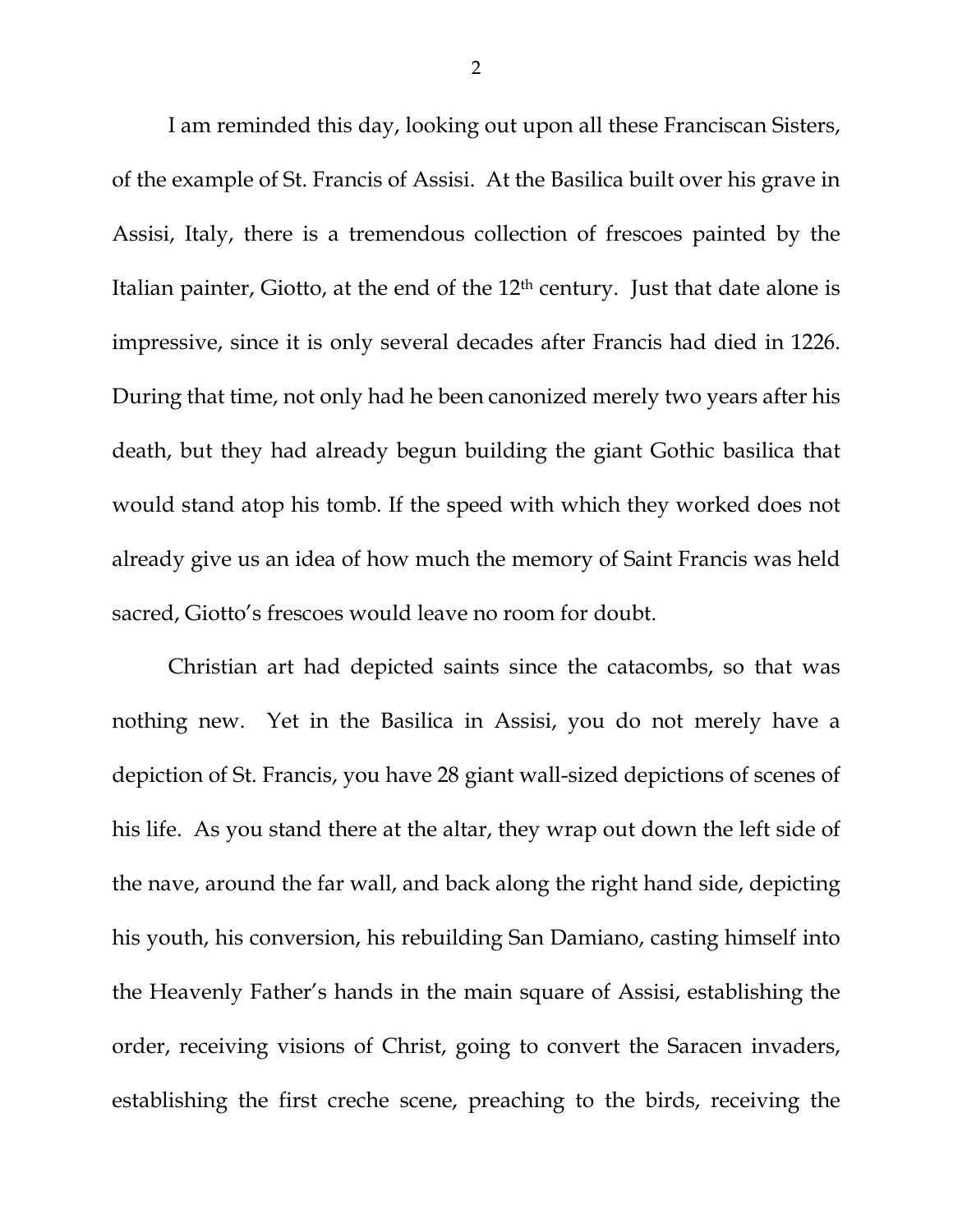stigmata, as well as his death. All the stories we know and love of St. Francis are found stretched upon the giant canvases of that Basilica's walls, with the vivid colors and energetic characters for which Giotto was famous. Yet there was more to tell of Francis' life and holiness.

As one's gaze lifts from the scenes of St. Francis' life, above them we find giant panels again, this time depicting the life of Christ, and above them, stories above our heads, before the ceiling reaches its peak, scenes of the history of salvation, from Adam and Eve, through all the major characters of the Old Testament leading up to Christ. Even more marvelously, *the scenes match up*. As Francis takes off his clothes and gives them back to his father, to take God the Father as his only protector, he looks past the edges of the scene of his own life, and God the Father's hand reaches down from the scene of Noah and the Ark. God's providential care for Noah is made manifest again in the life of his servant Francis. In the famous scene of him preaching to the birds, as we look higher, Our Lord tells his apostles to "go, preach the Gospel, baptizing in the name of the Father, and the Son, and the Holy Spirit". Francis was not a priest, and so he lived the great commission in the humblest way possible: speaking about Jesus to whomever was placed in front of him. As Francis receives the stigmata, the rays of light beaming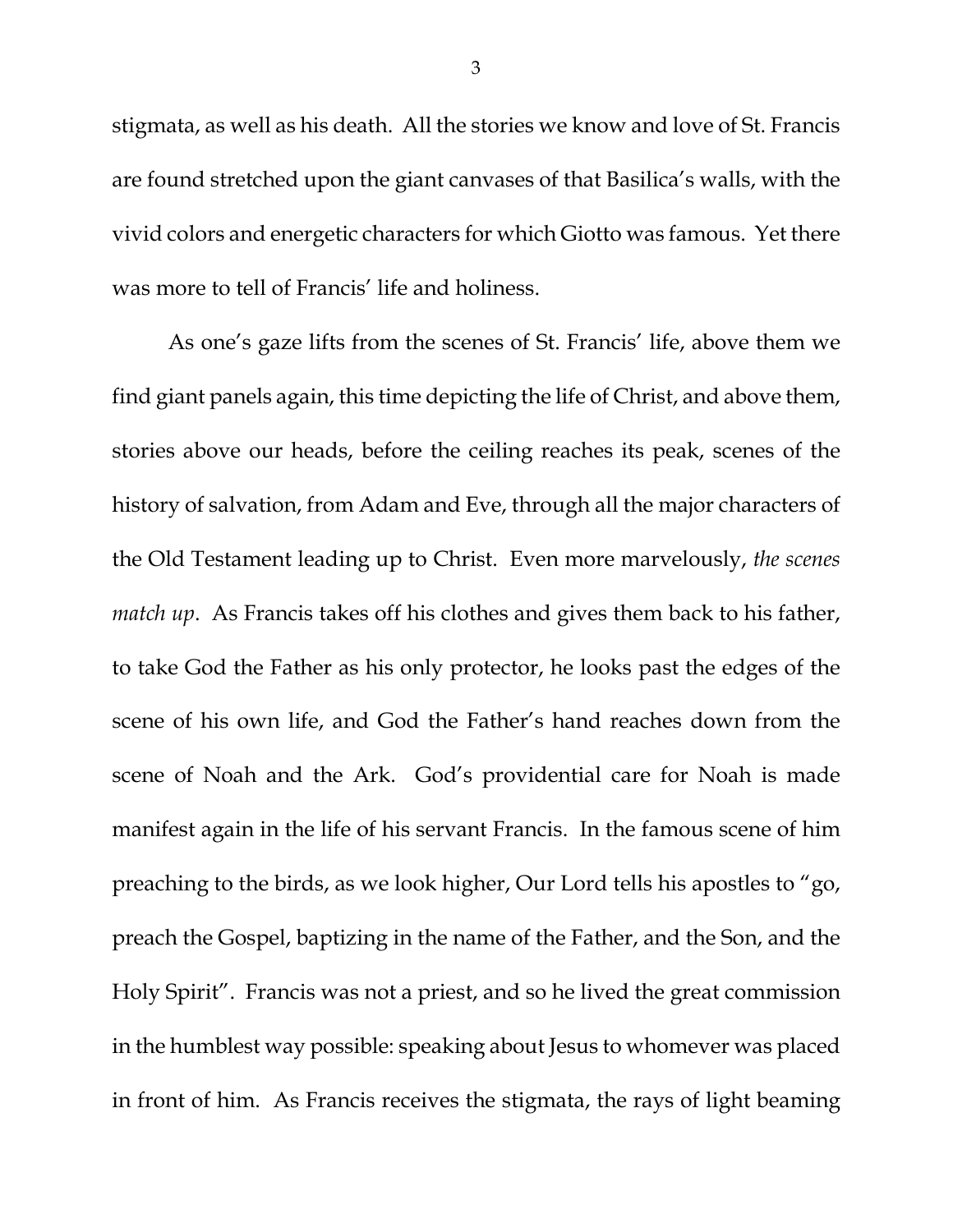down direct our gaze upwards, where we find below the scene of Christ's Crucifixion. Our Lord's wounds are pressed into Francis' flesh; and he becomes for all of us an icon of the Savior that he so wonderfully emulated.

*This* was the marvel of St. Francis! In his life and death, he had given himself over to God to such an extent that he was widely known before dying as an *alter Christus,* another Christ, an image of Christ. *This, his holiness,* was why he was canonized in merely two years, and why the greatest painter of that century was tasked to depict the entirety of his life in paint, and more than that, to relentlessly connect Francesco d'Assisi's life to that of Christ, and to the entirety of God's salvific work.

These scenes depict a man of *poverty* – Francis gave away *everything* to give himself totally into the hands of God. A man of *humility* – he preaches, prays, and lies prostrate before God, with no regard for who is looking, who is not looking, or any other visible fruit from his faithfulness. Finally, they depict a man of *charity* – he gives his body so totally to the Lord that he dies at the age of 44, with the marks of Christ's passion in his hands, feet, and side.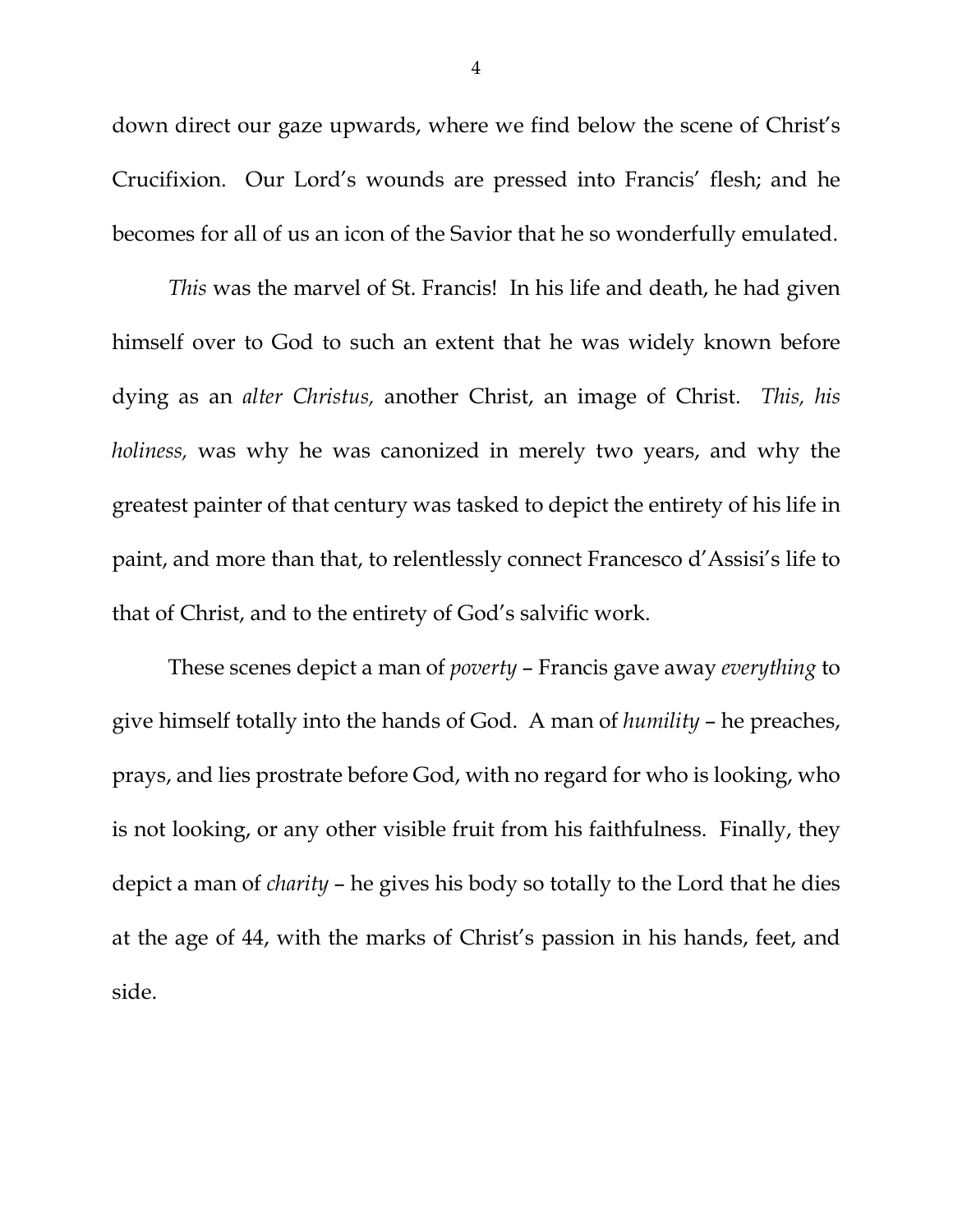My dear novices, today you receive the habit, and your sisters, soon to make their first profession, will receive the completion of their habit with the black veil. You are called this day to a *poverty* after the model of the *poverello*  of Assisi. Never fear to surrender your belongings, your self-sufficiency, even your relationships and the desires of your heart into the hands of God. Today you confirm this intention and symbolize it by wearing the habit and abiding by the rule, but every day you will be offered the opportunity to renew this decision, and to rely on your Heavenly Father for everything. As you put your habit on each day, recall St. Francis divesting himself of everything in the piazza of Assisi, and take for your only possession the grace and love of God! St. Paul reminds us, "In him we have redemption through his blood, the forgiveness of our trespasses, according to the *riches of his grace which he lavished upon us*." Dear sisters, be joyful and content in becoming poor that you might be made rich with the graces and virtues of Christ!

Choose *humility* as well. Today this community is brought together in great joy. Today every sacrifice, work, labor, and stress that may come from the charism you take on, seems easy and light. Today your family and friends are watching with such love and happiness for you as you follow the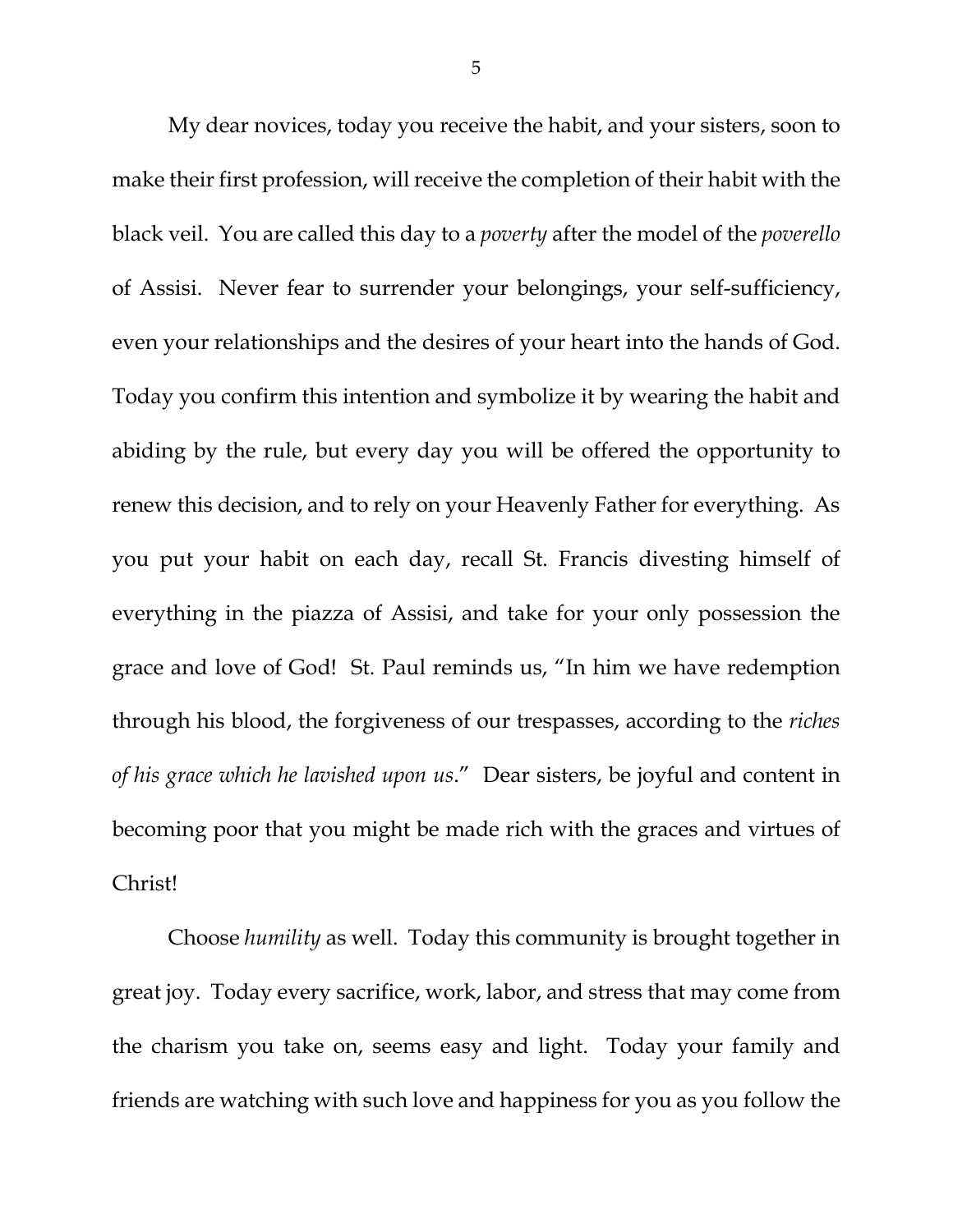call Our Lord has planted in your heart for all eternity. But there will be less peaceful days to come. When those tensions come up, when communal life feels less like camaraderie and more like conflict, choose humility. When you find the work before you to be burdensome, fruitless, or challenging, imagine St. Francis preaching to the birds. When there is less reward and praise as the world sees your witness, when you confront the rocks and weeds in your own heart, offer them to the Sower in *humility.* Again, it is precisely in the "forgiveness of our trespasses" that we are filled with the riches of God's grace.

Finally, my beloved sisters, put on love. Abide … remain … stay in the love of Christ. Just a year before he died, St. Francis established the first manger scene, which he cherished beyond so many other moments in his life, that chance to hold in his arms a baby representing the infant Christ. Carry your crucifix and rosary as if you were carrying the Christ Child! Take delight in cherishing Him, the greatest of all treasures. But also cherish and love those moments when, like St. Francis, it seems more like you are carrying Christ in his wounds and cross. The rosary reminds us of all the mysteries of Christ's life, and as you carry it, you will walk through Christ's entire life again and again. Let your life, and your love, be conformed in all

6